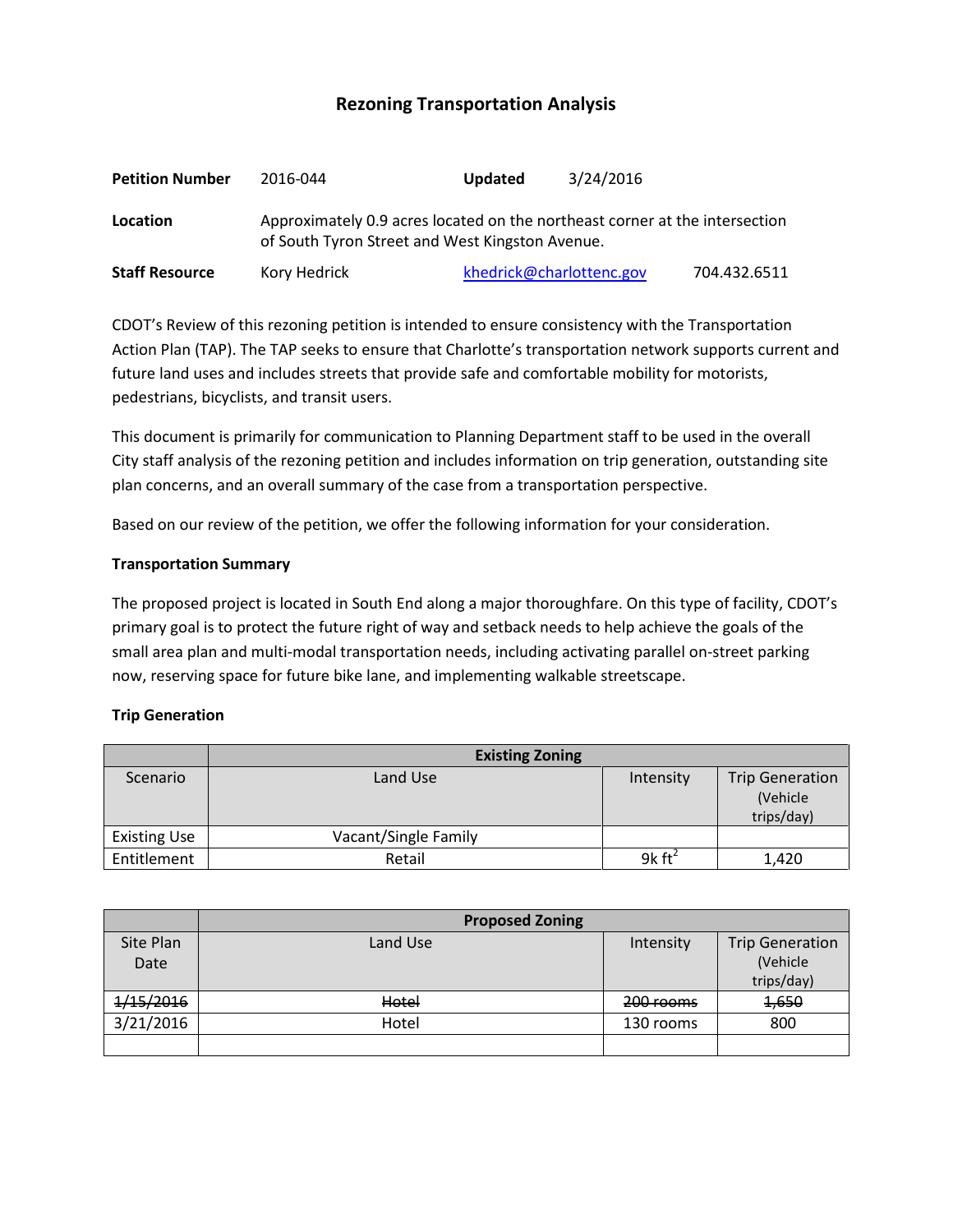# **Curbline**

The proposed zoning district has a setback measured from an existing or proposed future curbline. The future back of curb should match the curb line set for rezoning petition 2015-128, consistent with the adopted area plan.

### **Resolved Issues**

- 1. CDOT is requesting that the petitioner align the proposed driveway on W. Kingston Ave. with Hawkins St. (Due to constraints and overall site design goals this alignment request is not incorporated into the current plan. CDOT considers this a resolved issue).
- 2. The proposed on-street parking along South Tryon Street will be time restricted parking. The details of this will be worked out during the permitting phase, but CDOT requests that a note be added to the site plan and data sheet to reflect this. (This comment is now void since we are requesting the curb line to be installed in the future location which will allow for on-street parking to be install now).

# **Outstanding Issues**

- 1. CDOT request that the 8' planting strip be replaced with an 8' hardscape amenity zone. It is unclear to CDOT if these have been addressed. Please label the site plan in a way that makes this clear.
- 2. CDOT requests that right-of-way be dedicated 2' behind the new back of sidewalk. The right of way is not labeled, please label.
- 3. CDOT requests that the petitioner provide a dimension from centerline of existing roadway to back of future curb (to be constructed now). This dimension should match rezoning petition 2015-128 and the small area plan.
- 4. CDOT request that the petitioner install new curb and gutter in the proposed future location to match the approved petition 2015-128.

# **Advisory Information**

The following are requirements of the developer that must be satisfied prior to driveway permit approval. We recommend that the petitioner reflect these on the rezoning plan as-appropriate.

- 1. According to the City of Charlotte's Driveway Regulations, CDOT has the authority to regulate/approve all private street/driveway and public street connections to the right-of-way of a street under the regulatory jurisdiction of the City of Charlotte.
- 2. Adequate sight triangles must be reserved at the existing/proposed street entrance(s). Two 35' x 35' sight triangles are required for the entrance(s) to meet requirements. All proposed trees, berms, walls, fences, and/or identification signs must not interfere with sight distance at the entrance(s). Such items should be identified on the site plan.
- 3. The proposed driveway connection(s) to Central Ave. will require a driveway permit(s) to be submitted to CDOT and the North Carolina Department of Transportation for review and approval.